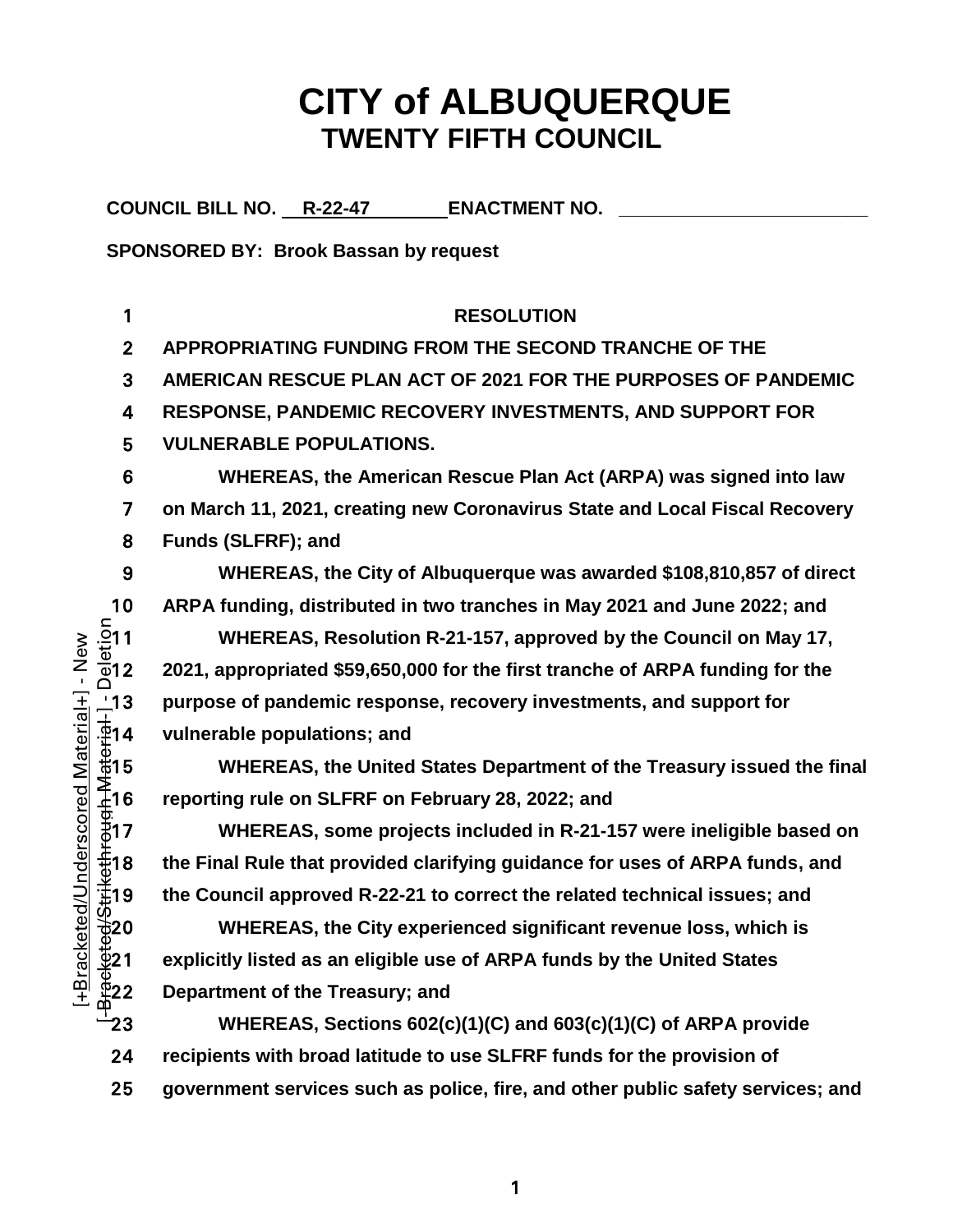| 1                                                                                                                                                                                                                                                                                                                                                                                      | WHEREAS, additional appropriation of the remaining \$49,160,000 of          |                |  |  |  |  |
|----------------------------------------------------------------------------------------------------------------------------------------------------------------------------------------------------------------------------------------------------------------------------------------------------------------------------------------------------------------------------------------|-----------------------------------------------------------------------------|----------------|--|--|--|--|
| $\overline{2}$                                                                                                                                                                                                                                                                                                                                                                         | ARPA funding is timely and required for expenditure.                        |                |  |  |  |  |
| 3                                                                                                                                                                                                                                                                                                                                                                                      | BE IT RESOLVED BY THE COUNCIL, THE GOVERNING BODY OF THE CITY OF            |                |  |  |  |  |
| 4                                                                                                                                                                                                                                                                                                                                                                                      | ALBUQUERQUE:                                                                |                |  |  |  |  |
| 5                                                                                                                                                                                                                                                                                                                                                                                      | Section 1. That the following amounts from the United States Department     |                |  |  |  |  |
| 6                                                                                                                                                                                                                                                                                                                                                                                      | of the Treasury are hereby appropriated to the City of Albuquerque in the   |                |  |  |  |  |
| 7                                                                                                                                                                                                                                                                                                                                                                                      | Operating Grant Fund (265) for Fiscal Years 2023, and 2024:                 |                |  |  |  |  |
| 8                                                                                                                                                                                                                                                                                                                                                                                      | <b>OPERATING GRANTS FUND - 265</b>                                          |                |  |  |  |  |
| 9                                                                                                                                                                                                                                                                                                                                                                                      | <b>Gibson Health Hub Phase I</b>                                            | 2,980,000      |  |  |  |  |
| 10                                                                                                                                                                                                                                                                                                                                                                                     | <b>Medical Sobering Center Phase I- Capital</b>                             | 2,200,000      |  |  |  |  |
| 11                                                                                                                                                                                                                                                                                                                                                                                     | <b>Medical Respite Center- Capital</b>                                      | 3,500,000      |  |  |  |  |
| 12                                                                                                                                                                                                                                                                                                                                                                                     | <b>Wellness Motel Extension</b>                                             | 4,000,000      |  |  |  |  |
| 13                                                                                                                                                                                                                                                                                                                                                                                     | Route 66 Tourism/ Infrastructure and Security Improvements                  | 1,193,000      |  |  |  |  |
| 14                                                                                                                                                                                                                                                                                                                                                                                     | Downtown Redevelopment & Grant Match                                        | 2,500,000      |  |  |  |  |
| 15                                                                                                                                                                                                                                                                                                                                                                                     | <b>WEHC Improvements</b>                                                    | 1,587,000      |  |  |  |  |
| 16                                                                                                                                                                                                                                                                                                                                                                                     | <b>Youth Shelter</b>                                                        | 1,500,000      |  |  |  |  |
| 17                                                                                                                                                                                                                                                                                                                                                                                     | <b>SLFRF Revenue Loss</b>                                                   | 29,700,000     |  |  |  |  |
|                                                                                                                                                                                                                                                                                                                                                                                        | Section 2. That the following amounts are hereby adjusted to certain        |                |  |  |  |  |
| $\frac{\text{L}}{\text{D}}$<br>$\frac{\text{L}}{\text{D}}$<br>$\frac{\text{L}}{\text{D}}$<br>$\frac{\text{L}}{\text{D}}$                                                                                                                                                                                                                                                               | programs for Fiscal Year 2023:                                              |                |  |  |  |  |
|                                                                                                                                                                                                                                                                                                                                                                                        | <b>GENERAL FUND - 110</b>                                                   |                |  |  |  |  |
|                                                                                                                                                                                                                                                                                                                                                                                        | <b>City Support Functions</b>                                               |                |  |  |  |  |
|                                                                                                                                                                                                                                                                                                                                                                                        | <b>Transfer to Other Funds</b>                                              |                |  |  |  |  |
|                                                                                                                                                                                                                                                                                                                                                                                        | <b>Capital Acquisition Fund (305)</b>                                       | 28,550,000     |  |  |  |  |
|                                                                                                                                                                                                                                                                                                                                                                                        | <b>Family and Community Services</b>                                        |                |  |  |  |  |
|                                                                                                                                                                                                                                                                                                                                                                                        | <b>Gibson Medical Center</b>                                                | 1,150,000      |  |  |  |  |
|                                                                                                                                                                                                                                                                                                                                                                                        | This amount is designated for the operational costs of the Medical Sobering |                |  |  |  |  |
|                                                                                                                                                                                                                                                                                                                                                                                        | Center at the Gibson Health Hub.                                            |                |  |  |  |  |
|                                                                                                                                                                                                                                                                                                                                                                                        | <b>Fire Department</b>                                                      |                |  |  |  |  |
| $\frac{1}{2}$<br>$\frac{1}{2}$<br>$\frac{1}{2}$<br>$\frac{1}{2}$<br>$\frac{1}{2}$<br>$\frac{1}{2}$<br>$\frac{1}{2}$<br>$\frac{1}{2}$<br>$\frac{1}{2}$<br>$\frac{1}{2}$<br>$\frac{1}{2}$<br>$\frac{1}{2}$<br>$\frac{1}{2}$<br>$\frac{1}{2}$<br>$\frac{1}{2}$<br>$\frac{1}{2}$<br>$\frac{1}{2}$<br>$\frac{1}{2}$<br>$\frac{1}{2}$<br>$\frac{1}{2}$<br>$\frac{1}{2}$<br>$\frac{1}{2}$<br> | <b>Emergency Response / Field Op</b>                                        | (14, 850, 000) |  |  |  |  |
|                                                                                                                                                                                                                                                                                                                                                                                        | <b>Police Department</b>                                                    |                |  |  |  |  |
| 31                                                                                                                                                                                                                                                                                                                                                                                     | <b>Neighborhood Policing</b>                                                | (14, 850, 000) |  |  |  |  |

[+Bracketed/Underscored Material+] - New [+Bracketed/Underscored Material+] - New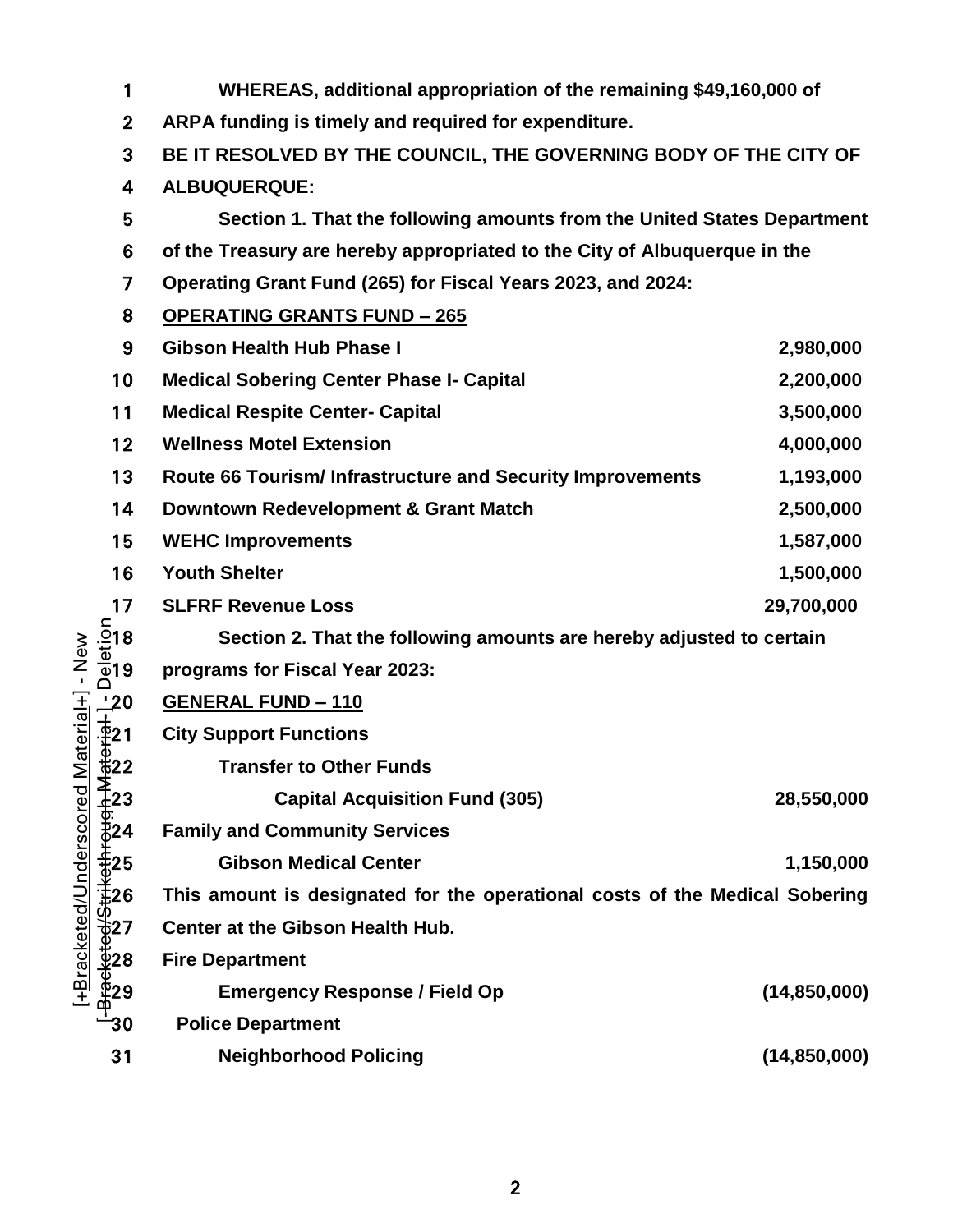| 1              | Section 3. That the following appropriations are hereby made to the              |                               |               |  |  |  |  |  |  |
|----------------|----------------------------------------------------------------------------------|-------------------------------|---------------|--|--|--|--|--|--|
| $\overline{2}$ | Capital Program to the specific funds and projects as indicated below for Fiscal |                               |               |  |  |  |  |  |  |
| 3              | <b>Year 2023:</b>                                                                |                               |               |  |  |  |  |  |  |
| 4              | Department/Fund                                                                  | <b>Source</b>                 | <b>Amount</b> |  |  |  |  |  |  |
| 5              | <b>Community Safety/Fund 305</b>                                                 |                               |               |  |  |  |  |  |  |
| 6              | San Mateo & Kathryn Comm. Space                                                  | <b>Transfer from Fund 110</b> | 1,500,000     |  |  |  |  |  |  |
| $\overline{7}$ | <b>Family &amp; Community Services/Fund 305</b>                                  |                               |               |  |  |  |  |  |  |
| 8              | <b>Martineztown Gym/Center</b>                                                   | <b>Transfer from Fund 110</b> | 4,000,000     |  |  |  |  |  |  |
| 9              | <b>Municipal Development/ Fund 305</b>                                           |                               |               |  |  |  |  |  |  |
| 10             | Gibson Health Hub Infra. Phase II                                                | <b>Transfer from Fund 110</b> | 10,000,000    |  |  |  |  |  |  |
| 11             | <b>Isotopes Park MLB Improvements</b>                                            | <b>Transfer from Fund 110</b> | 1,000,000     |  |  |  |  |  |  |
| 12             | Parks/Fund 305                                                                   |                               |               |  |  |  |  |  |  |
| 13             | <b>Phil Chacon Park</b>                                                          | <b>Transfer from Fund 110</b> | 4,050,000     |  |  |  |  |  |  |
| 14             | <b>Walker Property Park</b>                                                      | <b>Transfer from Fund 110</b> | 1,000,000     |  |  |  |  |  |  |
| 15             | <b>International District Library Park</b>                                       | <b>Transfer from Fund 110</b> | 3,500,000     |  |  |  |  |  |  |
| 16             | Police/Fund 305                                                                  |                               |               |  |  |  |  |  |  |
| 17             | <b>APD Academy Remodel</b>                                                       | <b>Transfer from Fund 110</b> | 1,500,000     |  |  |  |  |  |  |
| 18             | <b>APD Main Improvements</b>                                                     | <b>Transfer from Fund 110</b> | 2,000,000     |  |  |  |  |  |  |

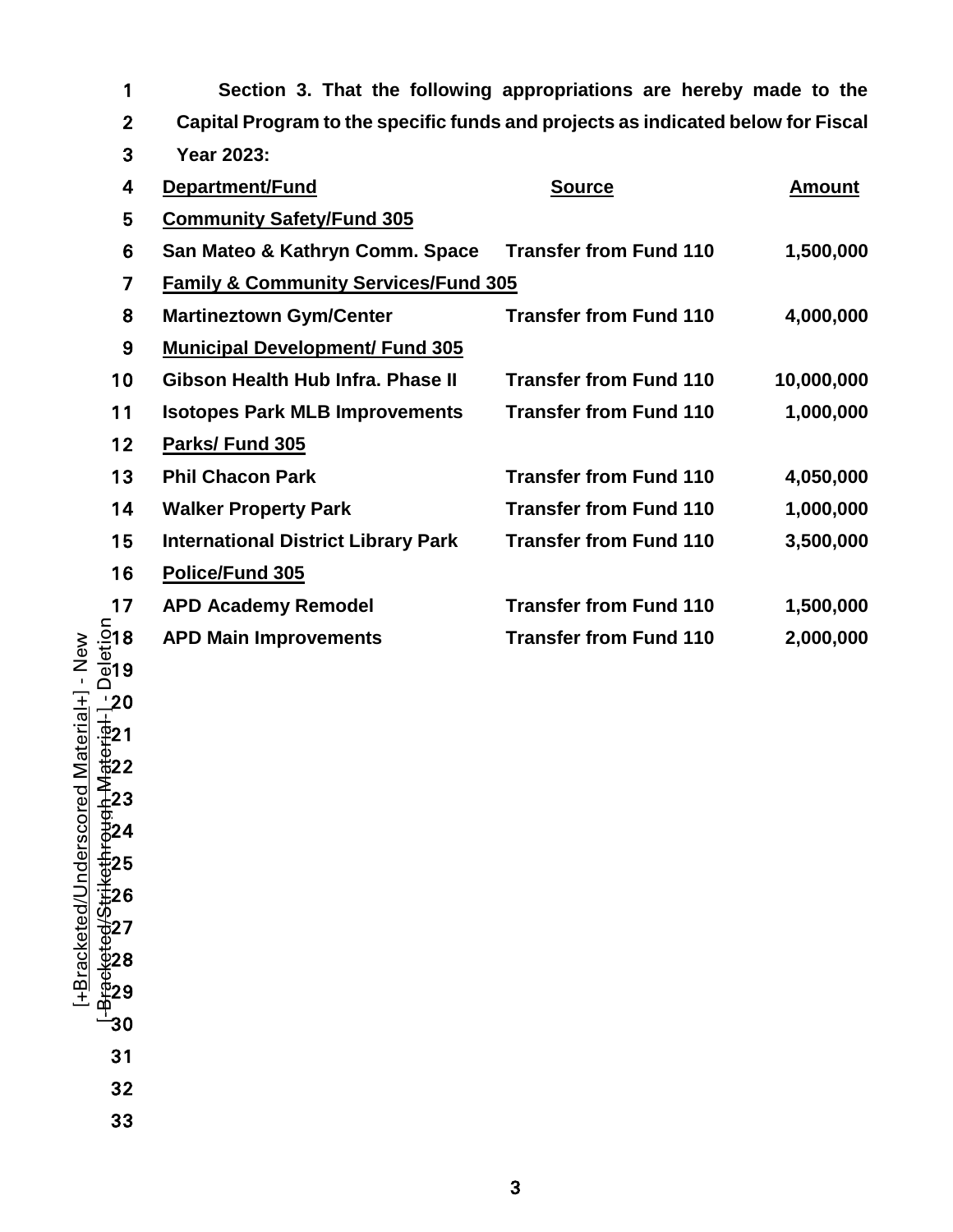

## **CITY OF ALBUQUERQUE** Albuquerque, New Mexico **Office of the Mayor**

#### **INTER-OFFICE MEMORANDUM**

June 1, 2022

- Isaac Benton President, City Council TO:
- Timothy M. Keller, Mayor **FROM:**
- **SUBJECT:** Appropriating Remaining Funding from Title IX of the American Rescue Plan Act of 2021.

The City of Albuquerque was awarded \$108,810,857 in direct federal funding from the United States Department of the Treasury pursuant to Title IX, Subtitle M, Section 9901 of the American Rescue Plan Act of 2021 (ARPA). The funding has and will be used to cover costs incurred by the City to respond to the public health emergency with respect to the Coronavirus (COVID-19) or its negative economic impacts; to support workers performing essential work during the COVID-19 public health emergency; and to provide government services to the extent of the reduction in revenue due to the COVID-19 public health emergency.

These funds were distributed in two tranches. The first was remitted in May 2021, and the amount of \$59,650,000 was appropriated via Resolution R-21-157; and amended for technical clean-up via Resolution R-22-21. The second tranche will be remitted in June 2022 and the amount of \$49,160,857 and requires formal appropriation.

This Resolution is forwarded to Council for its consideration and action.

| -DS<br>BMR | Approved.                            |      |
|------------|--------------------------------------|------|
|            | Lawrence Rael                        | Date |
|            | Interim Chief Administrative Officer |      |

| Approved as to Legal Form:               |  |  |  |  |  |  |  |
|------------------------------------------|--|--|--|--|--|--|--|
| ' Lauren teefe<br>6/1/2022   5:32 PM MDT |  |  |  |  |  |  |  |
| IAZ IDSUDJZUTACE<br>Lauren Keefe<br>Date |  |  |  |  |  |  |  |
| Special Counsel                          |  |  |  |  |  |  |  |

Mayor Timothy M Keller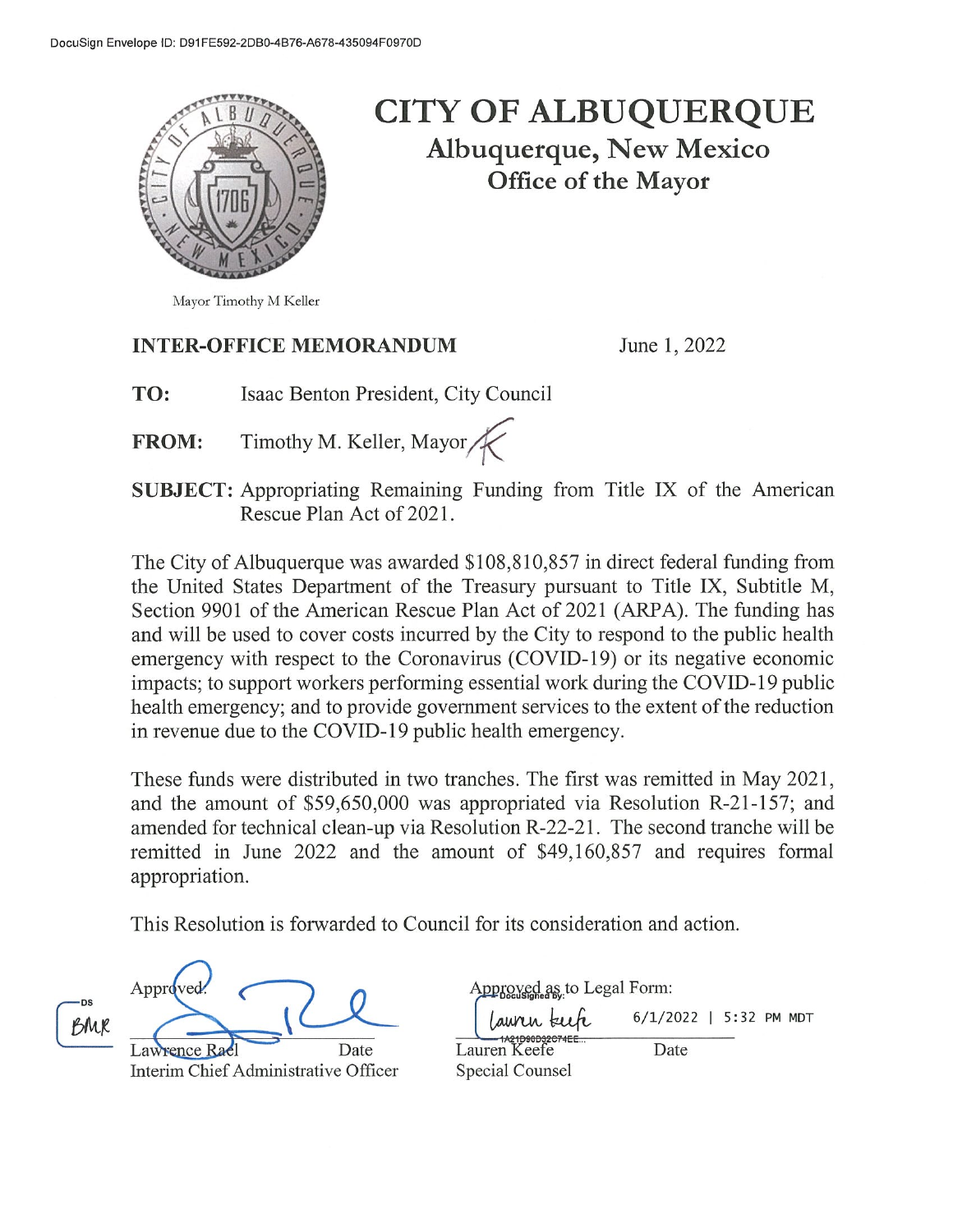#### Recommended: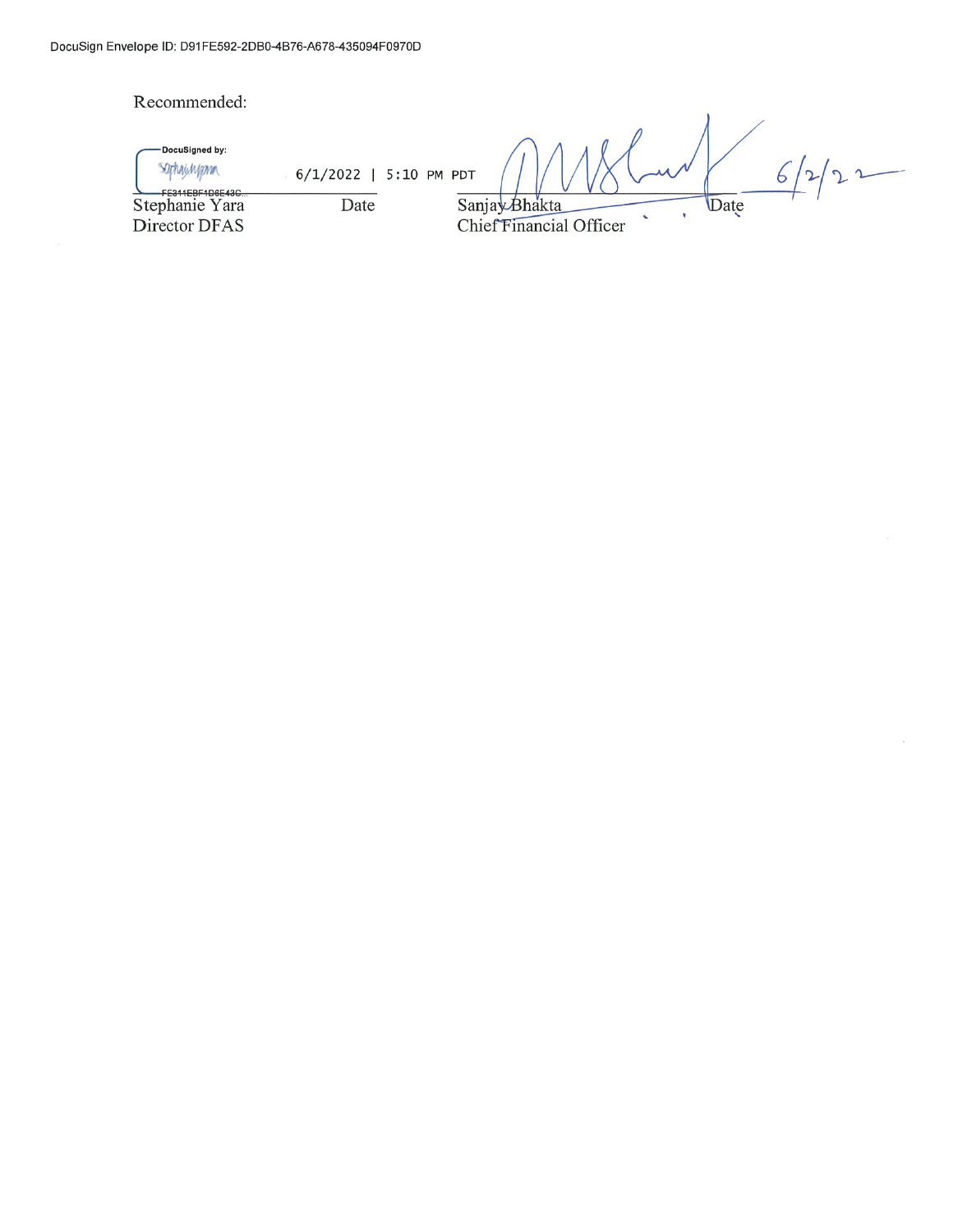## **Cover Analysis**

## 1. What is it?

Appropriating Resolution for balance of ARPA funds.

## 2. What will this piece of legislation do?

The Resolution appropriates the remaining funding from the Title IX portion of the City's American Rescue Plan Act award; second tranche distribution to be received in May 2022.

#### 3. Why is this project needed?

Appropriations are necessary to expend the additional funds remitted.

#### 4. How much will it cost and what is the funding source?

An amount of \$49,160,000 will be appropriated to the Operating Grants Fund 265 and Capital Projects Fund 305 to fund the projects listed in the Resolution.

#### 5. Is there a revenue source associated with this contract? If so, what level of income is projected?

 $N/A$ 

## 6. What will happen if the project is not approved?

The City of Albuquerque will not be able to expend amounts from the second tranche of ARPA funds received in May 2022.

#### 7. Is this service already provided by another entity?

 $N/A$